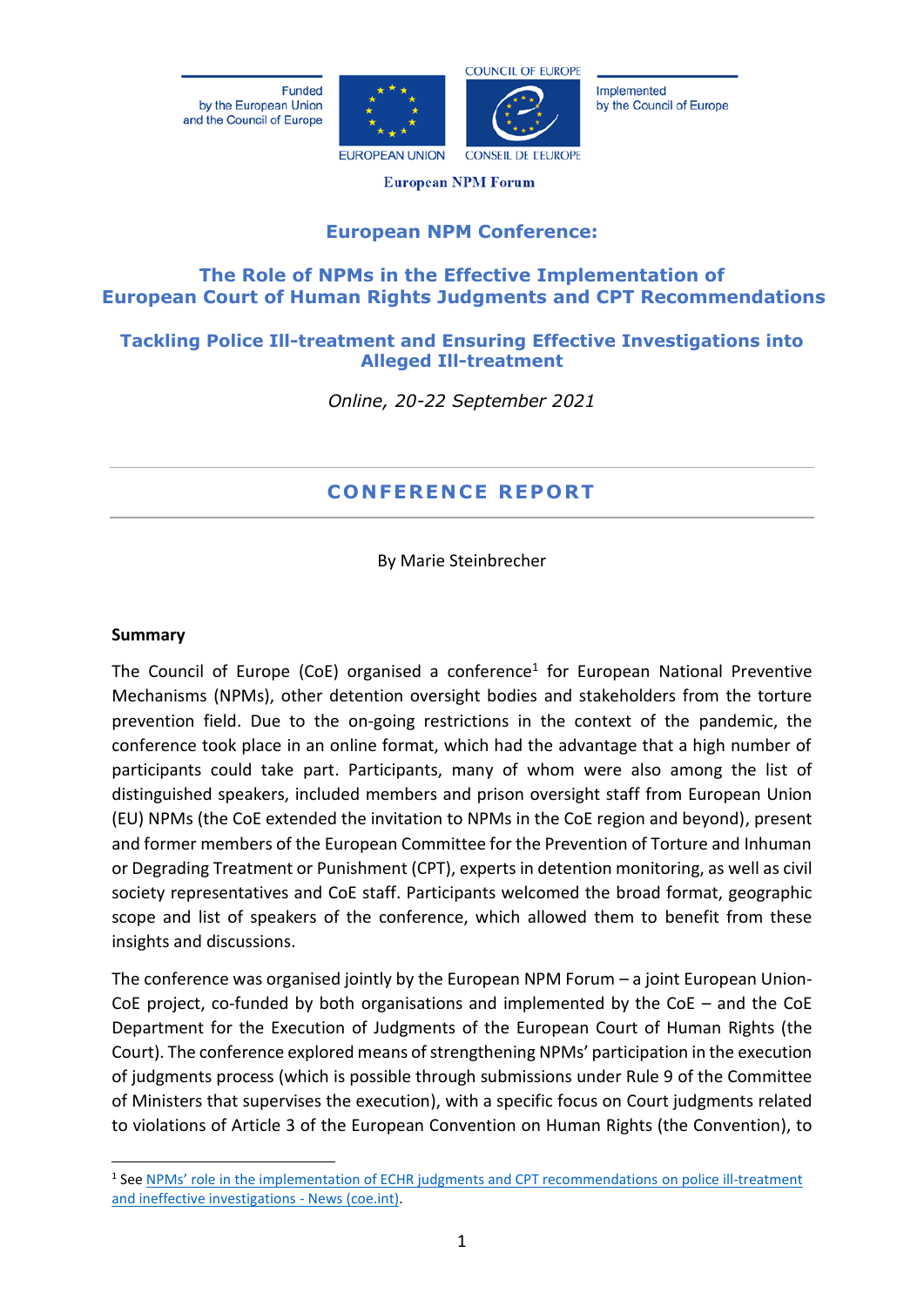achieve systemic changes. The thematic focus of the conference highlighted the importance of combating police ill-treatment by enhancing the effectiveness of investigations into such treatment and addressing impunity in a more systematic manner. Day 1 encompassed outlining the execution of judgments process and the key role NPMs play therein, as well as detailing the general problem of ill-treatment by law enforcement officials in CoE member States. Here, the central theme was to identify challenges in relation to NPMs' monitoring of law enforcement and to discuss root causes of police ill-treatment. Day 2 then focused on using NPMs' daily monitoring work and the tool of Rule 9 submissions as a strategic means to combat and prevent police torture and other forms of ill-treatment and enhance effective investigations into alleged ill-treatment. Hence, the focus turned from identifying challenges to discussing strategies aiming to combat police ill-treatment, and to identify good practices implemented by individual NPMs and oversight bodies, which might be useful for others. Day 3 presented a change in focus, as it offered the possibility to discuss NPM-related issues and provided updates on several initiatives relevant to the OPCAT mandate.

The conference offered insights and expert views on the topical issue of police ill-treatment, which remains a systemic problem in many CoE member States. Indeed, the CPT emphasised that it heard credible torture allegations in almost one third, and allegations concerning illtreatment in over half, of the CoE's member States. Combating torture and ill-treatment by law enforcement officials hence remains a key concern for the future work of NPMs and other monitoring bodies. One area where NPMs' preventive efforts can have a systemic impact alongside CoE efforts to reduce torture and ill-treatment is the execution of judgments process of Court judgments concerning Article 3 violations. In this context, civil society organisations and National Human Rights Institutions (NHRIs), including NPMs, have the possibility to issue Rule 9 submissions. To date, NPMs rarely make use of this opportunity, which hampers the effective implementation of Court judgments and stifles systemic progress towards eradication of torture and ill-treatment. Whilst holistic changes in law, policy and practice are needed to combat police ill-treatment and to prevent torture effectively, NPMs play a key role in preventing such ill-treatment and combating impunity.

## **Day 1**

#### **Session 1: Opening session on the execution of judgments process**

The first session started with presentations on the potential role of NPMs in the execution of judgments process, the challenge of non-implementation or inadequate implementation of judgments and good practice examples of NPMs having participated in this process. CoE member States have undertaken to comply with final Court judgments and decisions finding violations of the Convention. Effective implementation of Court judgments requires States to take both individual and general measures to prohibit torture and ill-treatment and to protect individuals against such treatment as well as *ex officio* to re-open, resume or continue investigations in an effective and Convention-compliant manner. The execution of judgments process includes several steps.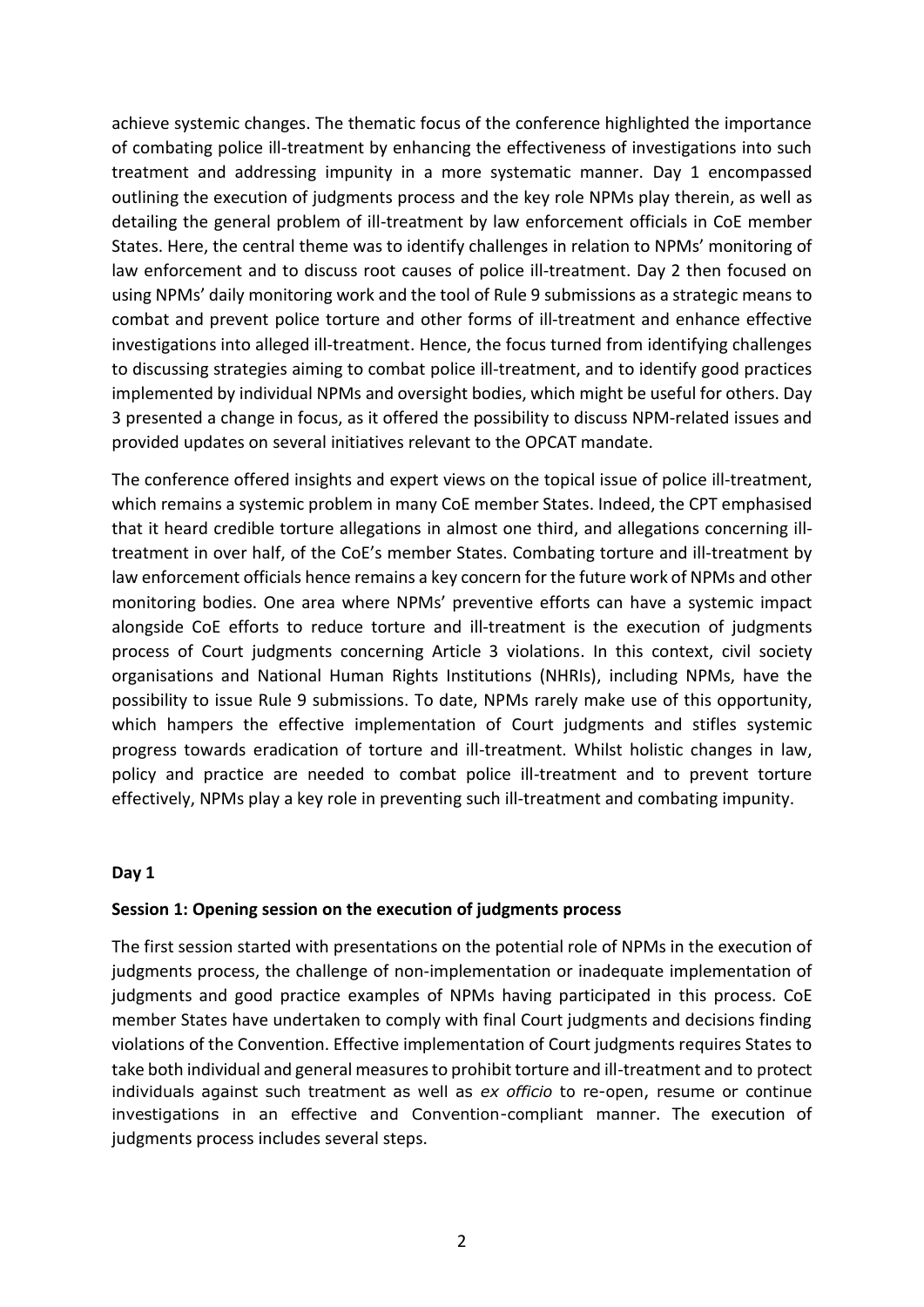First, cases are classified for supervision under the standard or the enhanced procedure. The enhanced procedure applies to those judgments that require urgent individual measures or that raise major structural or complex problems, pilot judgments and inter-State cases. The State then issues an action plan, which presents the measures planned to implement a judgment. Upon implementation of said measures, the State then submits an action report that presents measures taken for implementation and a justification why no further measures are needed. The role of the Committee of Ministers is to supervise the entire procedure.

For human rights to be guaranteed in detention and for torture to be prevented, compliance with the Convention and effective implementation of Court judgments are crucial. In this regard, NPMs play a central role. They are the "watchdogs" that can monitor closest the daily occurrence of ill-treatment in places of deprivation of liberty and speak to perpetrators and victims. In the context of the execution of judgments process, the Committee of Ministers relies on accurate information, detailing the implementation of measures in practice and the situation on the ground. To this end, NPMs can make use of Rule 9 submissions, for instance by including information gathered during their monitoring visits, to inform relevant decisions taken by the Committee of Ministers. Indeed, the process relies on a bottom-up approach and emphasis lies on interaction with third parties to ensure adequate implementation of judgments.

Participants then learned about the problem of non-implementation or inadequate implementation of Court judgments and what role NPMs and NHRIs play in this process. Indeed, judgments are rarely implemented on their own; yet, they have a great potential for the work of NPMs and their mandate. Judgments provide an opportunity for human rights change and they can lead to tangible improvements once implemented and enforced. Moreover, effective implementation can set the agenda for more widespread and systemic reform and trigger long-lasting improvements to human rights in the State concerned. NPMs can use their mandate to prevent premature case closure, for instance when governments fail to see or address the systemic nature of a problem and focus on solving an isolated case. There is also a significant number of cases that are pending and NPMs are encouraged to exert pressure on governments to begin implementing these cases: In 2020, a total of 5,233 cases remained pending, of which 1,258 cases are classified as leading. 15% of all leading cases in the enhanced supervision procedure concerned ill-treatment by state agents and/or failure to investigate such allegations.

That NPM intervention can lead to direct improvements is shown by an example of the Georgian Public Defender's Office. The *Tsintsabadze v. Georgia* group of cases concerned systemic problems in relation to the investigation of crimes committed by law enforcement officers. The Georgian Public Defender's Office combined Rule 9 submissions and domestic advocacy, which targeted systemic problems in investigating allegations of ill-treatment in police custody. Georgia then established a State Inspector's Service for heading investigations and ensured that doctors employed in detention facilities are now obligated to report cases where they suspect ill-treatment.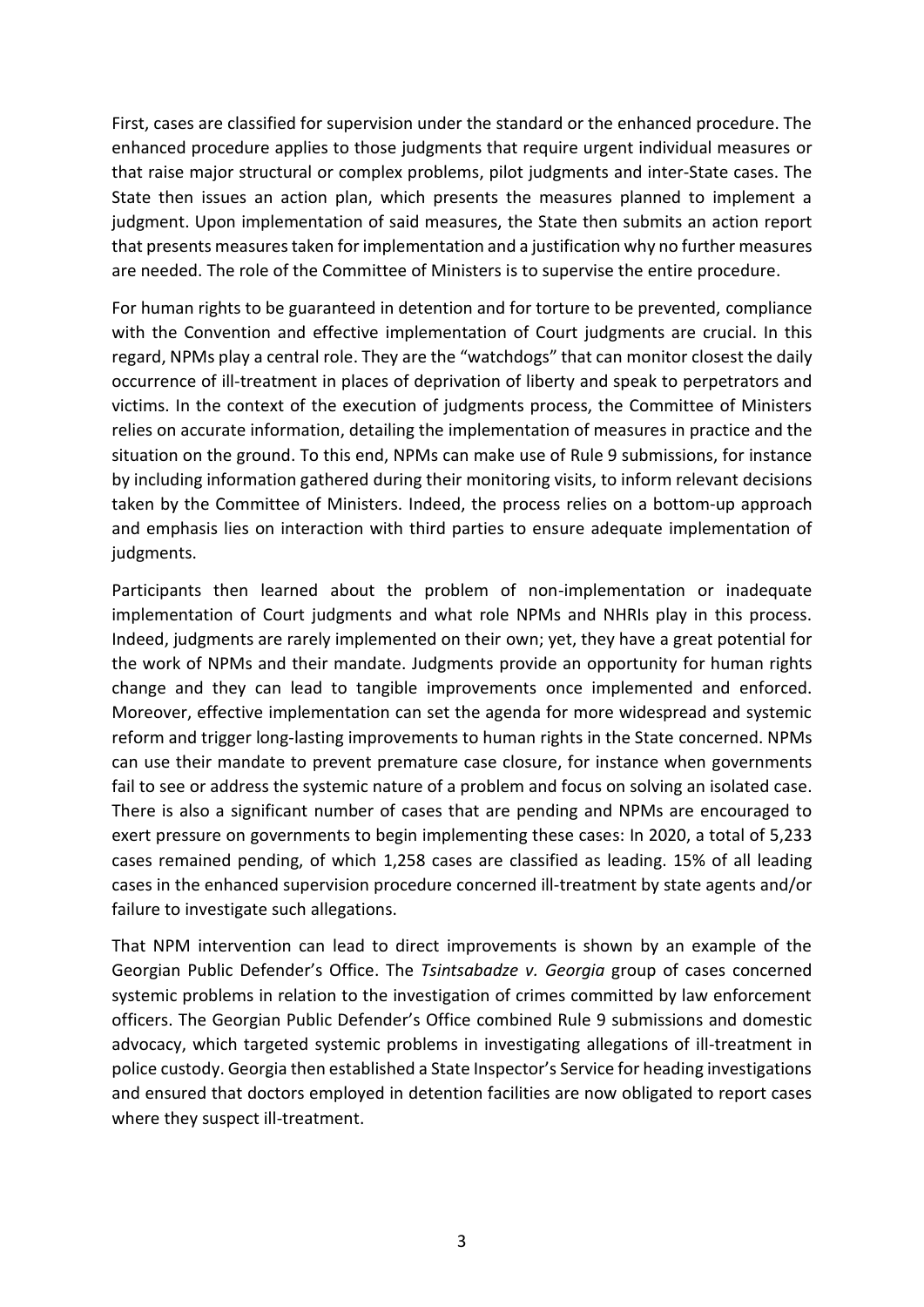Although it was agreed that Rule 9 submissions bear many advantages for NPMs and their preventive work, and although a large part of leading cases concerns issues of relevance to their mandate, NPMs currently use this opportunity only sparingly. For example, in 2020, the Committee of Ministers received 162 non-governmental organisation (NGO) submissions but just 14 NHRI submissions. There is thus room for improvement and for increased engagement of both NHRIs and NPMs.

Despite the fact that Rule 9 submissions may be new territory for most NPMs, it was emphasised that this does not add disproportionately to NPMs' already considerable workload compared to their added value. Instead, NPMs can use their daily monitoring and reporting strategically to feed into such submissions. NPMs were encouraged to combine their on-going thematic work with implementation advocacy concerning the judgments. It is also worthwhile to form alliances with other stakeholders or to use existing networks, for instance with civil society, to collaborate on submissions and information exchange. Finally, NPMs can use their dialogue with government authorities to discuss implementation strategies. This bears the advantage that NPMs become even more connected in the torture prevention field and, jointly with governments, the CoE and civil society, work towards achieving human rights implementation on a systemic level.

## **Session 2: Training session on Rule 9 submissions**

Session 2 focused on practical training for NPMs to issue effective Rule 9 submissions as part of the execution of judgments process. Speakers stressed that supervision is a continuous process and so, communications may be submitted at any point in time. Nevertheless, certain key moments specifically invite Rule 9 submissions as they become particularly relevant then. These moments include the classification of new judgments, the period before the case is examined during one of the quarterly Human Rights meetings of the Committee of Ministers and the submission of the action report by the State, as the State considers that the case is ready to be closed. Rule 9 submissions concerning case classification can help NPMs make an argument to classify a case under the enhanced procedure, should they consider for instance the underlying problems at hand to be systemic in nature. Whereas NPMs can submit a communication up to five working days before the meeting during which a case is examined by the Committee of Ministers, a submission should ideally be made five to seven weeks prior to the meeting to allow for it to be examined fully and to have the most impact. NPMs are encouraged to refer to the indicative list of cases that are scheduled for each meeting, which can be found online.

In the context of submissions, NPMs can address both individual and general measures required to implement a judgment. Individual measures have the aim to end on-going violations and to erase their consequences. The provision of remedies and individual redress to victims is one example. Such individual measures are often implemented before the adoption of general measures, which aim to prevent future violations. Whilst NPMs may also wish to comment on the adequacy of individual measures for past and on-going violations, they are encouraged to assess whether States adequately tackle root causes, whether measures are appropriate and sufficient or, where necessary, what additional measures may be considered, based on their monitoring and reporting.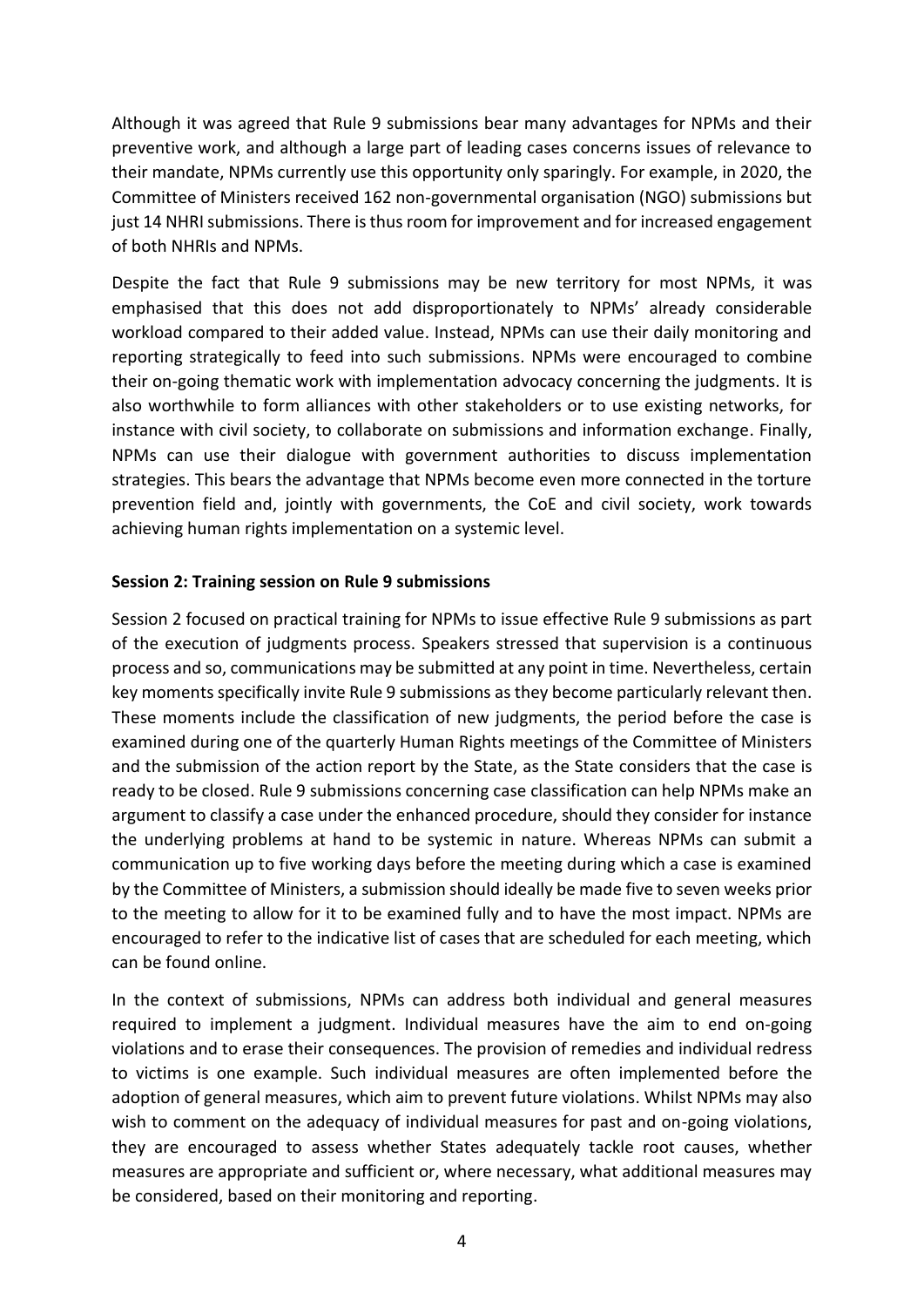Finally, NPMs can use their submissions to acknowledge positive developments to put the focus on those areas that remain problematic and warrant additional attention. By highlighting the required measures and following-up on the need for States to implement them at the level of the Committee of Ministers, NPMs also get a picture of their own impact in the proceedings, and the extent to which they helped facilitate structural human rights improvements in their State.

# **Session 3: Substantive session on police ill-treatment and effective investigations into alleged ill-treatment (Part 1)**

This session included presentations on the structural problems of police ill-treatment and ineffective investigations into such ill-treatment as well as leading judgments where the Court found substantive and/or procedural violations of Article 3 of the Convention in this respect. The first part highlighted the CPT's findings regarding police ill-treatment based on country visits. The CPT distinguishes between three types of abuse. Excessive use of force at the time of apprehension, which may amount to inhuman or degrading treatment and which includes, *inter alia*, kicks or blows after a person has been brought under control or excessively tight handcuffing; ill-treatment during transportation to police stations and in police custody; as well as ill-treatment and torture during questioning with the aim to obtain information or a confession. Whilst torture and ill-treatment have been successfully reduced or eradicated in a number of CoE member States, other States continue to face challenging levels of police abuse warranting high attention.

Experts and participants agreed that police ill-treatment can only be eradicated through a holistic approach that includes changes in law and policy, as well as in practice and police culture. Multiple areas need to be addressed: Police forces need to respect safeguards during the first hours of deprivation of liberty (namely the right of access to a lawyer, the right of access to a doctor and the right to have the fact of one's detention notified to a relative or another third party of one's choice) and inform people in detention about these safeguards, especially as the first hours have been identified to bear the highest risk of torture and illtreatment. Additionally, there is a need for changing interview practices (here, the newly established Mendez Principles promoting investigative interviewing are of particular importance), strengthening independent monitoring and promoting a change in police culture more generally, so that police officers no longer view ill-treating suspects as an acceptable behaviour.

NPMs play an important role in implementing these changes. Aside from monitoring the treatment of persons held in police custody and the implementation of safeguards specific to law enforcement, NPMs can assess whether the legal framework enables torture and illtreatment or whether it may create loopholes for perpetrators. NPMs can also analyse the extent to which police officers are trained in human rights standards and interview techniques and examine whether the necessary conditions are in place to effectively prevent torture and ill-treatment. Due to their monitoring mandate and their regular contact with police and State authorities, they are particularly well positioned to oversee the implementation of legal, practical, and cultural changes and to highlight where reforms are insufficient.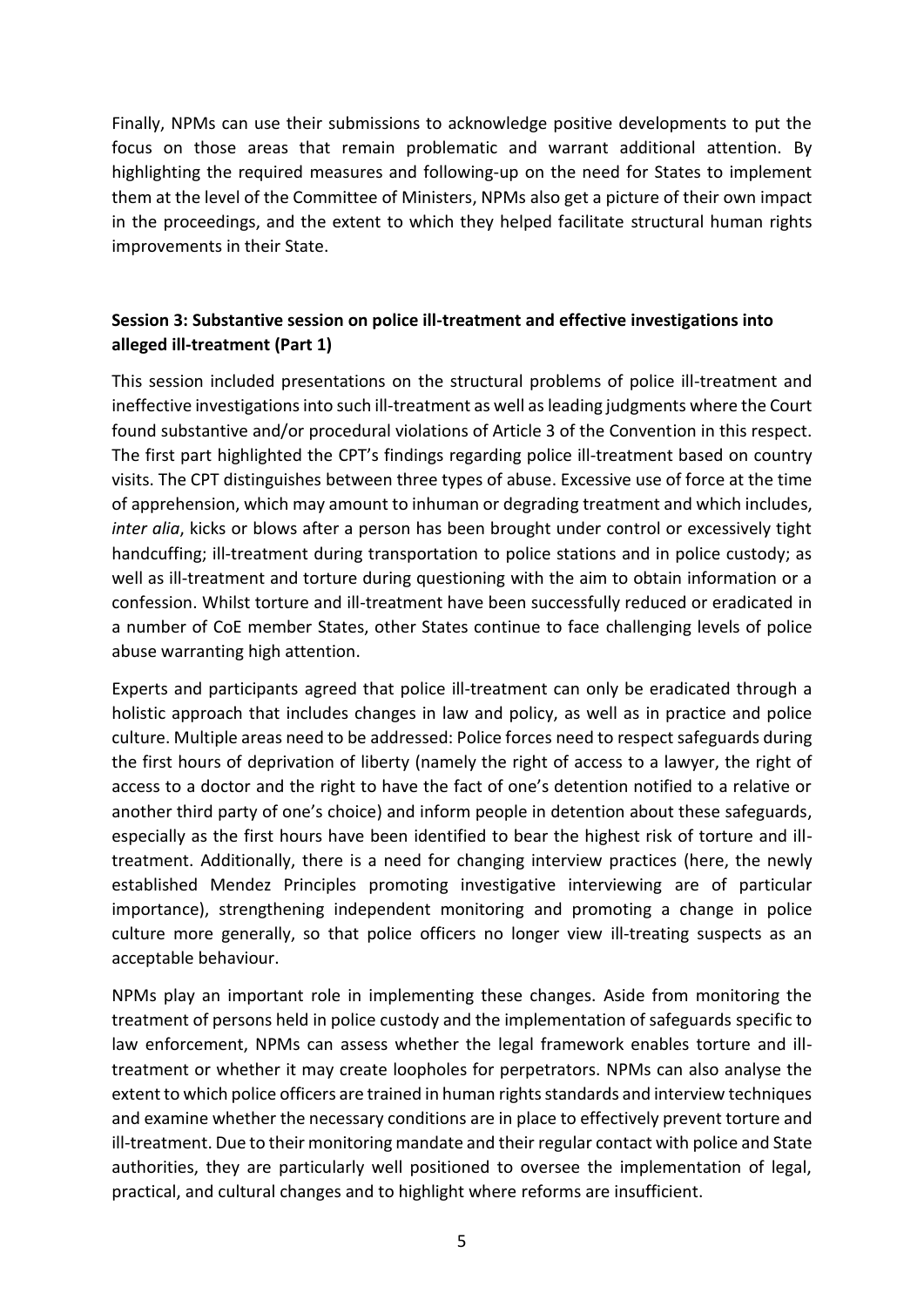A holistic approach tackling the root causes of police ill-treatment in turn will contribute to prevent future abuse and ill-treatment, thereby ensuring that NPMs continue to effectively fulfil their Optional Protocol to the United Nations Convention against Torture (OPCAT) mandate in practice.

Despite the focus being on police ill-treatment, participants agreed that such holistic measures need to go beyond law enforcement and include all actors and professional groups involved in the criminal justice system. Judges and prosecutors need to show interest in preventing torture and ill-treatment as well as holding perpetrators to account, which includes taking seriously and investigating any allegations of ill-treatment that may be brought to their attention. Healthcare professionals such as doctors working in detention facilities need to remain vigilant and accurately report any suspicions of torture and illtreatment that they may find when treating people in detention.

In addition, each State needs to create an independent body to carry out investigations into allegations or indications of ill-treatment. The Court established that such investigations must meet certain requirements, including independence and impartiality, promptness and expeditiousness, as well as thoroughness and effectiveness. Whilst NPMs usually do not have the mandate to carry out such investigations themselves, they can monitor whether such investigations are effectively carried out in practice and the extent to which they allow for accountability.

Finally, it was noted that NPM oversight also matters for other human rights institutions, such asthe CoE Commissioner for Human Rights who relies on regular monitoring of the conditions on the ground being carried out by NPMs and other NHRIs. The Commissioner frequently refers to the work of NPMs to draft her reports and recommendations. Examples where NPMs have been important to the Commissioner's mandate are violent pushbacks at borders, where police officers forcibly return migrants, and the policing of demonstrations, where law enforcement officials regularly use violent and illicit crowd control measures.

## **Day 2**

## **Session 3: Substantive session on police ill-treatment and effective investigations into alleged ill-treatment (Part 2)**

Day 2 focused entirely on tackling the problem of police ill-treatment. Presentations addressed ways in which NPMs can support the implementation of Court judgments on both substantive violations related to police ill-treatment as well as procedural violations concerning the ineffective investigation into such ill-treatment. Participants also discussed the need for independent oversight of law enforcement authorities with a focus on the role of NPMs in such oversight and how they can effectively contribute to ending impunity for police ill-treatment. The discussions emphasised that preventing torture and ill-treatment and ending impunity are closely related, and participants agreed that, although prevention and prosecution are often seen as opposing, they are two sides of the same coin that should be considered and addressed together for torture to be ended effectively.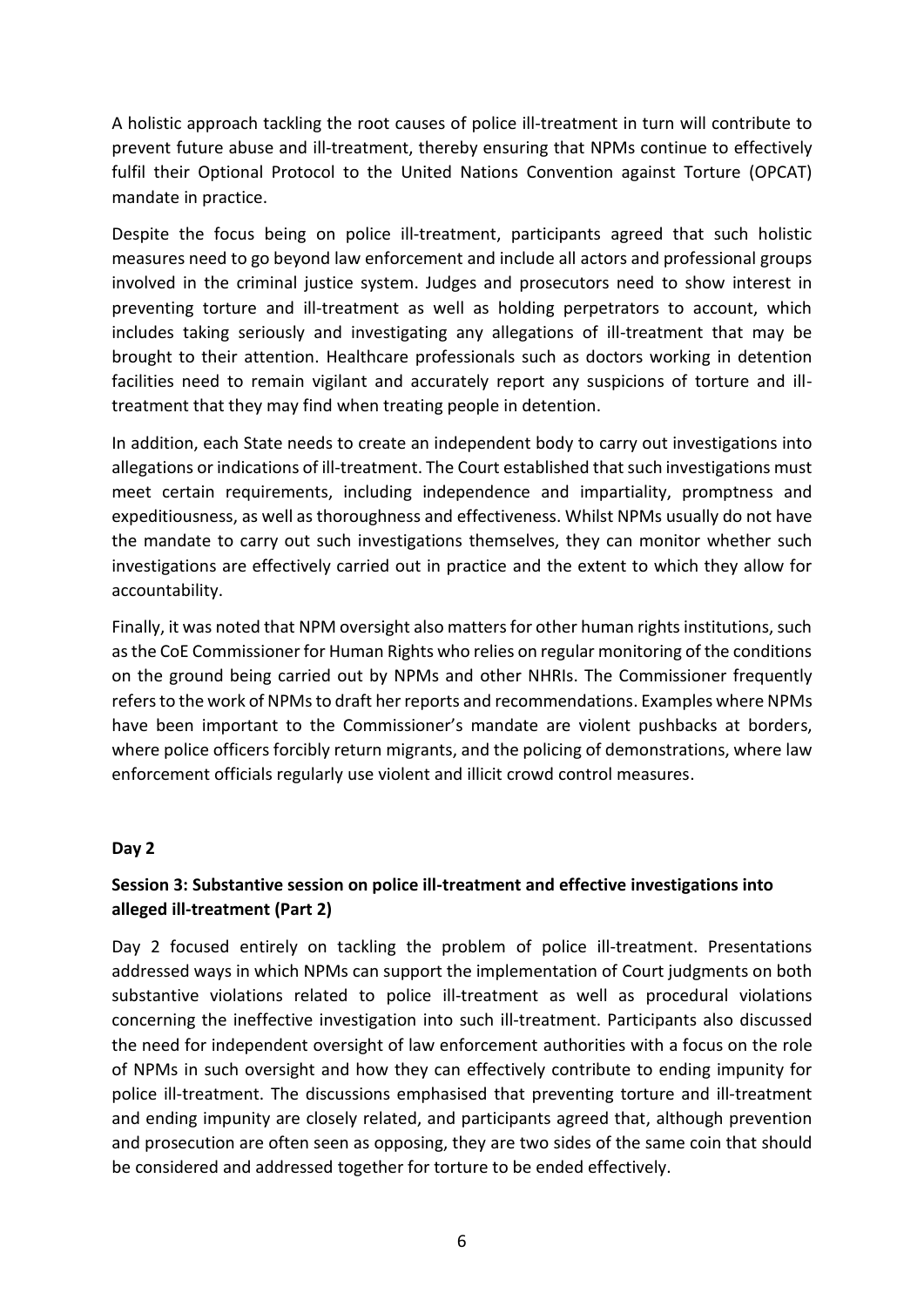## 1) Tackling the structural problem of police ill-treatment

Police ill-treatment and torture remain structural and systemic problems in a number of CoE member States, which is not just demonstrated through the above-mentioned multitude of CPT findings, but also through the fact that police ill-treatment represents the highest category of cases pending execution before the Committee of Ministers. Due to this, a holistic approach is necessary, including different steps that need to be taken to effectively prevent torture and end impunity: NPMs might wish to put a specific focus on fundamental safeguards, the admissibility of evidence and the prohibition of using evidence obtained under torture, as well as on proper sanctionsfor torture-related crimes, appropriate remedies to victims and medical assistance (including forensic expertise) where necessary.

The aspect of fundamental safeguards during the first hours after arrest has increasingly received attention recently and, more generally, participants welcomed the specific focus on police ill-treatment, due to the high risk of torture and ill-treatment for newly arrested suspects and where police officers may feel pressured to obtain a confession. Reasons for illtreatment are diverse and include the lack of training (such as inadequate training on interviewing techniques), appropriate equipment (such as audio- and video-recordings in interview rooms) and resources (resulting in the failure to provide training and equipment), the notion that it is the right thing to punish the individual and the reliance on confessionbased evidence. In this regard, participants agreed that eradication of torture can only be achieved when the afore-mentioned holistic approaches also focus on changing the police culture and attitude towards suspects during investigations. Successful change can for instance be achieved through the provision of training in investigative interviewing techniques and ethics training for law enforcement officials.

To contribute to the development of ethical conduct in law enforcement, NPMs can engage proactively with police forces and promote political reforms. An example of positive change is the group of cases *Virabyan v. Armenia* that concerned the applicants' death or torture during arrest or while being detained in police custody and the lack of an effective investigation into these events. Subsequently, the Armenian authorities created a special investigative service with a department to investigate torture allegations. In addition to providing additional support to victims, Armenia changed the Code of Criminal Procedure, which now criminalises torture in line with international law. Moreover, audio- and videosurveillance was introduced in police stations and torture is now excluded from the statute of limitations. Finally, Armenia envisages to establish an anonymous referral mechanism for complaints of ill-treatment. This case provides an example for the measures NPMs can promote to tackle the root causes of police ill-treatment and prevent torture.

Naturally, effective investigations into allegations of ill-treatment are a crucial part and it is for this reason that participants subsequently focused on the potential of NPMs being involved in such investigations.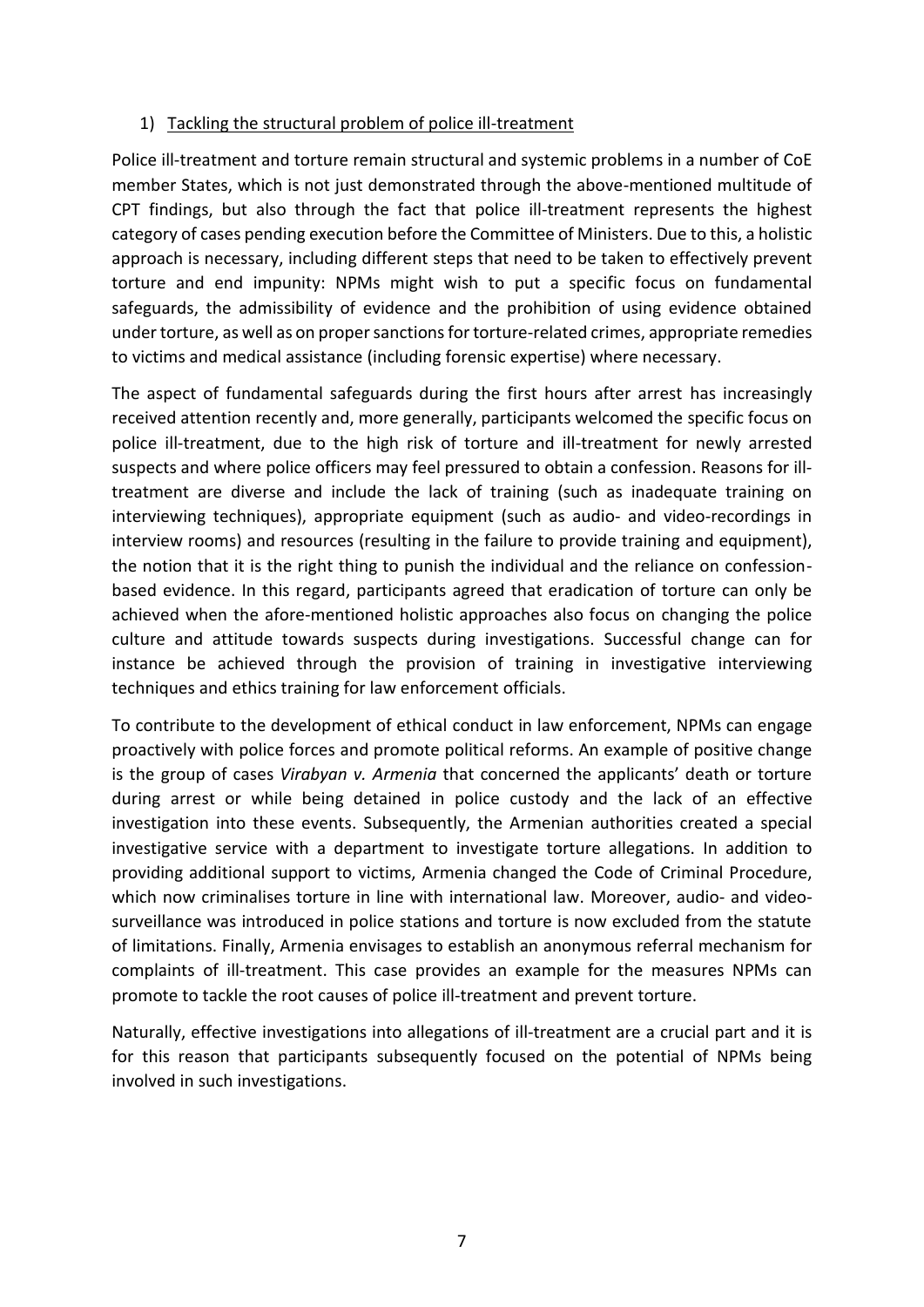## 2) Tackling the structural problem of ineffective investigations into alleged police illtreatment

NPMs are monitoring bodies with a preventive mandate that generally excludes investigations into allegations of ill-treatment. Nevertheless, focusing on such investigations has a great potential to decrease the risk of police ill-treatment and matter to their OPCAT mandate for two reasons. First, NPMs may wish to monitor such investigations to ensure that they are effective and that the requirements as stipulated by the Court are met. Second, NPMs or Ombudsman Institutions may receive the mandate to undertake such investigations themselves. One such example is the Greek Ombudsman, which may serve as an inspiration for other NPMs and their role in monitoring police conduct. In addition to its NPM functions, the Greek Ombudsman, since 2016, also has the mandate of National Mechanism for the Investigation of Arbitrary Incidents. The police must refer all disciplinary proceedings concerning arbitrary cases, and the Mechanism receives full access to the police investigation. To meet the Court requirements of effectiveness, disciplinary investigations into arbitrary incidents must notably be conducted in a timely manner and be carried out independently from the police directorate under investigation.

Participants also heard about the measures needed to enable justice. First, authorities in charge of investigations must be independent. This requires not only that investigators do not have any relationship with those under investigation, but also that those supervising investigations and prosecutors are themselves independent. In addition, investigatory mechanisms must have sufficient resources, powers, and competences to fulfil their mandate independently. Second, mechanisms need to be able to open investigations into ill-treatment *ex officio*. Whilst attention to complaints and allegations of torture and ill-treatment are important, all parties involved in the criminal justice system, such as judges and prison staff, must remain vigilant and report any suspected cases of ill-treatment. Third, a methodology must ensure that investigations into ill-treatment are carried out thoroughly. Not only does this include collecting testimonies from all involved individuals and ensuring access to all relevant documents and footage of video-surveillance, but investigatory bodies must understand how police forces and places of deprivation of liberty operate. Fourth and finally, decisions taken by prosecutors on torture and ill-treatment cases need to be transparent, especially when they decide to close a case, to guarantee that there is not a lack of will to prosecute such cases and that victims have access to adequate remedies. Participants agreed that both independent and effective oversight and the victims' participation are central to successful torture prevention.

Participants also discussed the problems arising from cases of alleged torture and illtreatment that are subsequently dismissed in court or fail to be prosecuted adequately, for instance because police officers cannot be identified during operations, which hampers the identification of perpetrators. To this end, independent police oversight and the push towards reforms remain essential parts of the work of any NPM and its mandate.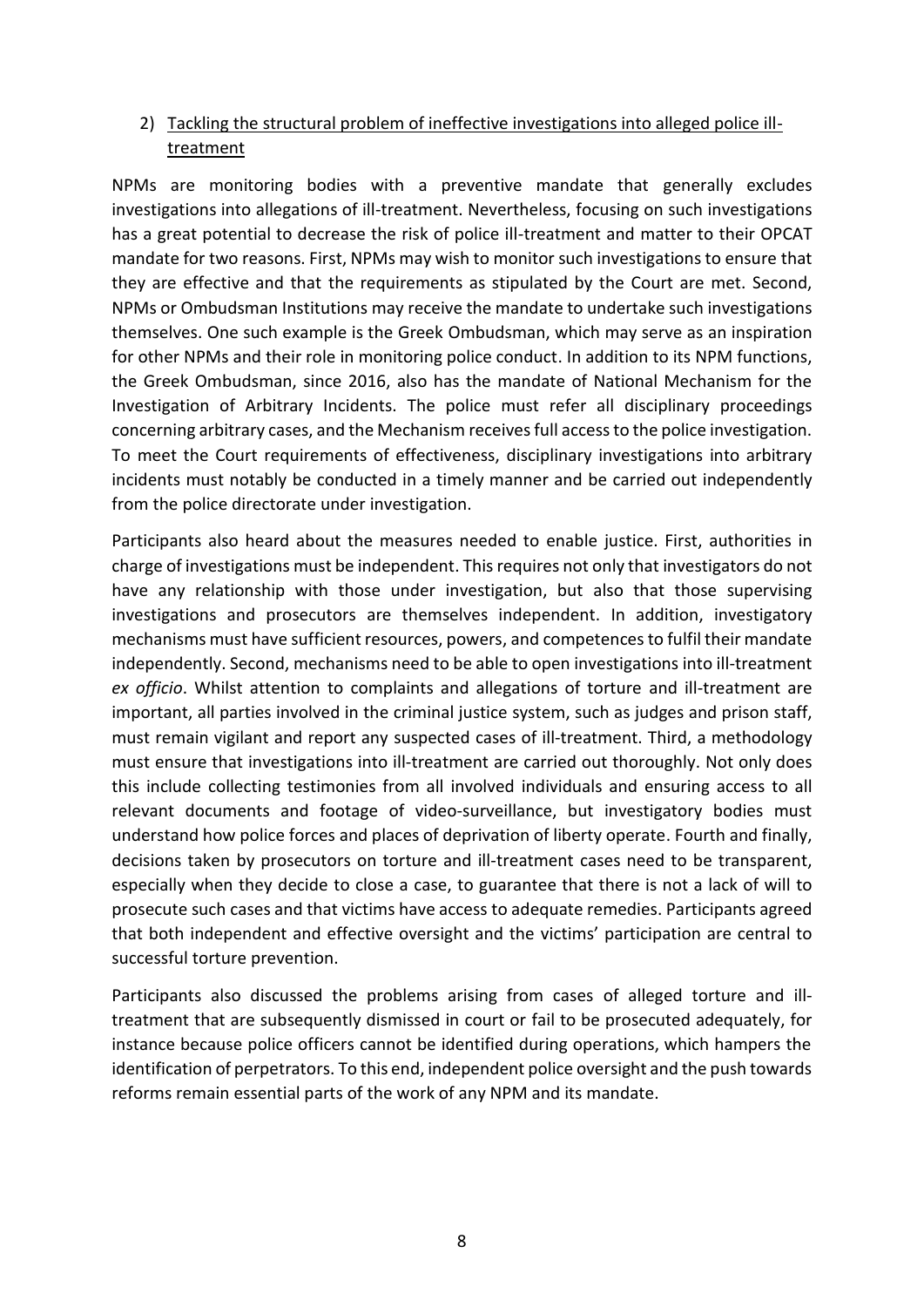# 3) Independent oversight of police and investigations, including oversight role of independent bodies and independent complaints mechanisms

The presentation of the work and mandate of two specialised bodies served as an illustration of how independent police oversight functions in practice. The Irish Ombudsman Commission as an independent complaints body has the mandate to investigate criminal allegations against police officers, and the police must refer all cases involving death or serious harm. Another example is the Norwegian Bureau for Investigation of Police Affairs as an independent investigation unit, which investigates serious allegations of misconduct against police officers or prosecutors. Similar to the Irish Ombudsman Commission, the Norwegian Bureau for Investigation of Police Affairs also has the mandate to investigate cases involving death or serious harm during police contact.

Participants agreed that such bodies are crucial for democratic societies to function and for the public to trust public authorities. For such bodies to be credible, they need to be independent, adequately resourced and need to work actively and in a transparent manner with both police forces and the public to establish trust. Although these requirements are clear, they may be challenging to be implemented in practice. For instance, it tends to be the rule rather than the exception that oversight bodies receive only a small fraction of the funding of the very institutions they oversee. Often, budgets are limited and workloads considerable. There was agreement that further measures may be necessary at national level to establish independent police complaints and oversight bodies, which dispose of an adequate level of funding.

# 4) Combating impunity for police ill-treatment

The final part of Day 2 focused on the NPMs' role in ending impunity for police ill-treatment and different ways in which NPMs can contribute to ensuring accountability for torture and ill-treatment were identified. First and foremost, NPMs need to be integrated in the wider human rights landscape, both at regional and international level. United Nations (UN) and CoE standards form an essential part of their work, and the implementation of Court judgments is crucial to ensure human rights on the ground. NPMs can contribute to ending impunity mainly through their daily work, and notably their monitoring visits and reporting. By paying close attention to the treatment of suspects in police stations and better detection of ill-treatment, including through retrospective interviewing, as well as by examining the extent to which investigations into allegations of ill-treatment are effective, NPMs can have a real impact in preventing torture. Moreover, NPMs can push towards legal reforms that ensure for instance the implementation of safeguards during the first hours of deprivation of liberty, as well as ending the reliance on confessions for convictions. Participants agreed that through these steps, NPMs can bridge the apparent gap between prevention and prosecution to combat impunity and move towards holistic means of eradicating torture.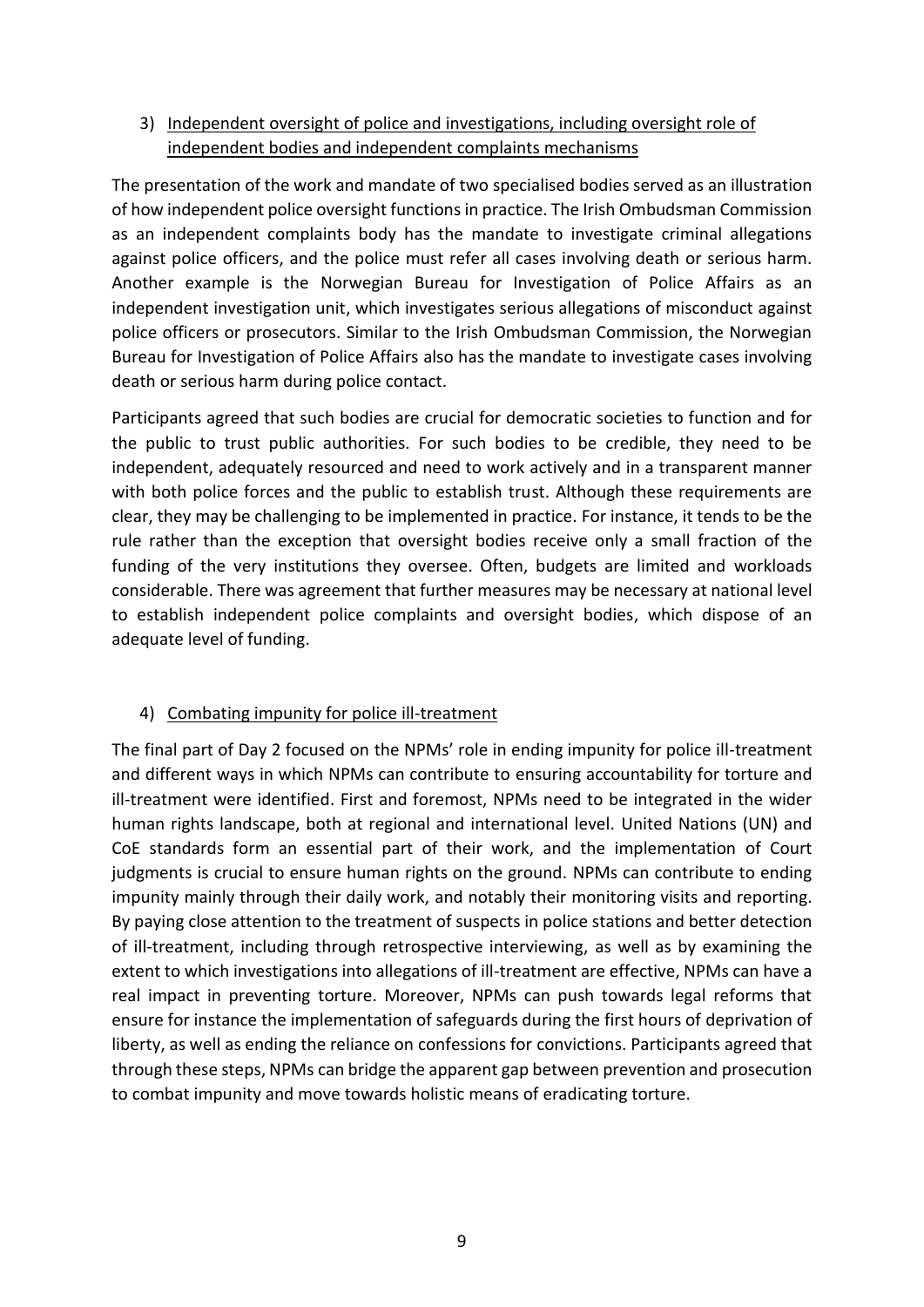Although these steps are clear, participants agreed that the political landscape in which NPMs operate continues to change, a development to which NPMs must pay attention. Indeed, whereas societal pressure to end police violence has been high in recent years, notably due to multiple high-profile cases, States continue to reduce monitoring capacities because of budgetary concerns. Other issues, such as discrimination, remain concerning and, regularly, the political will appears to be lacking to implement long-lasting systemic change. Although NPMs may need to handle certain issues carefully to prevent being perceived as political, the need remains for NPMs to stay extremely vigilant and push towards full implementation of human rights. One way to exert the pressure needed to push states towards accountability and reform is using the term 'torture' where appropriate, instead of shying away by utilising other, less politicised, terms instead, which can have a real impact as it may exert the pressure needed to push States toward accountability and reform. Hence, together with other stakeholders, such as civil society organisations, NPMs can work towards ending impunity and preventing torture.

#### **Day 3**

#### **Session 4: Closing session on NPM-related issues**

The last day of the conference addressed NPM-related issues and comprised presentations on three projects of relevance to NPMs. Participants were provided with updates on the European NPM Forum, the creation of an international training centre for visits to places of deprivation of liberty and the "Prison Life Index" project. Participants welcomed that the European NPM Forum project is planned to be continued within the next project cycle (January to December 2022). NPMs backed plans for greater support in the setting up of new NPMs and for existing individual NPMs, including by means of a possible study visit by one EU NPM to one of its peers. It is also envisaged to continue issuing the European NPM Newsletter quarterly, although in a different format as of 2022. In addition, online follow-up workshops are planned.

The Association for the Creation of an International Training Centre for Visits to Places of Deprivation of Liberty presented their report on the consultation process with European NPMs and international stakeholders concerning the initiative of creating such a training centre<sup>2</sup> and summarised the views that were expressed by NPMs. The Training Centre is envisaged to offer a diversity of training options depending on the needs of individual NPMs. Participants welcomed that the Association attaches great importance to the views of NPMs. Indeed, in addition to a second consultation phase with all other NPMs globally, it is proposed to set up a working group consisting of members of the Association and representatives of interested NPMs and international stakeholders who would like to be involved in the planning of the next steps. NPMs are therefore invited to propose potential members and consult the report on the Association's website.

<sup>&</sup>lt;sup>2</sup> See: https://www.itc-tortureprevention.org/